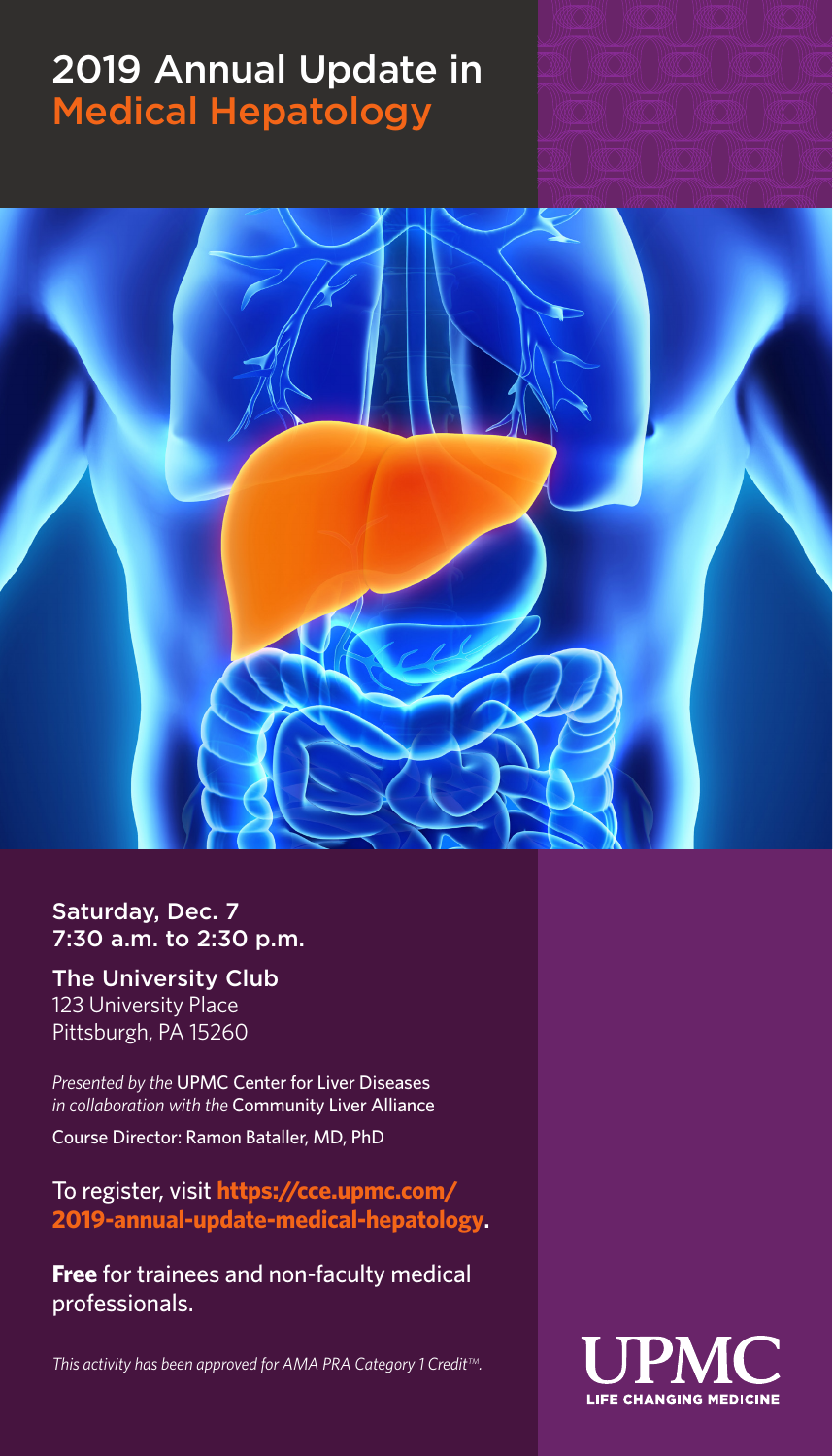## Program Overview

Join the UPMC Center for Liver Diseases for an educational CME program to learn more about current trends, management techniques, recent innovations, and research to treat a full range of liver conditions. Our experts will present updates on various topics, including the treatment of alcoholic liver disease and non-alcoholic fatty liver disease, how frailty can impact liver transplant outcomes, and the living-donor liver transplant experience at UPMC.

## Learning Objectives

- Partner with other regional academic liver programs and regional nonprofit collaborators to educate the regional medical community about liver disease advancements.
- Identify advancements in non-alcoholic and alcoholic liver disease treatments, with attention to liver diseases such as NAFLD, cholestatic diseases, hepatocellular carcinoma, and viral hepatitis.
- Examine novel management strategies for portal hypertension.
- Address barriers to liver transplantation and living-donor liver transplant, leading to enhanced patient care.
- Foster the development of multidisciplinary, fluid and interactive models to treat liver diseases.

## Who Should Attend

This course is designed for experts in hepatology, gastroenterology, and abdominal and general surgery, referring primary care physicians, and other health care professionals with an interest in the treatment and latest research for liver disease.

## About the UPMC Center for Liver Diseases

The UPMC Center for Liver Diseases is dedicated to offering comprehensive care, early diagnosis, and a variety of treatment options for all types of liver disease.

Our experts include world renowned clinical hepatologists specializing in a variety of liver diseases and experienced leaders of liver research. The UPMC Center for Liver Diseases is at the forefront of care, offering our patients access to both the most reliable current treatments for disorders and to clinical trials testing the next generation of care.

## Continuing Education Credit

In support of improving patient care, the University of Pittsburgh is jointly accredited by the Accreditation Council for Continuing Medical Education (ACCME) and the Accreditation Council for Pharmacy Education (ACPE), and the American Nurses Credentialing Center (ANCC), to provide continuing education for the healthcare team.

#### **Physicians**

The University of Pittsburgh School of Medicine designates this live activity for a maximum of *6.0 AMA PRA Category 1 CreditsTM.* Physicians should only claim credit commensurate with the extent of their participation in the activity.

#### **Other health care professionals**

Other health care professionals will receive a certificate of attendance confirming the number of contact hours commensurate with the extent of participation in this activity.

All individuals in a position to control the content of this education activity are required to disclose all relevant financial relationships with any entity producing, marketing, re-selling, or distributing health care goods or services, used on, or consumed by, patients.

*The University of Pittsburgh is an affirmative action, equal opportunity institution.*

## Visit the UPMC Center for Continuing Education in the Health Sciences Web Site

#### **https://ccehs.upmc.com**

The UPMC Center for Continuing Education in the Health Sciences invites you to visit our web location. Receive information on CME programs, earn CME credits on the Internet, and access information about our formal courses and much more. Discover who we are and how you can contact us. Please visit our web location often to get updated information on upcoming programs.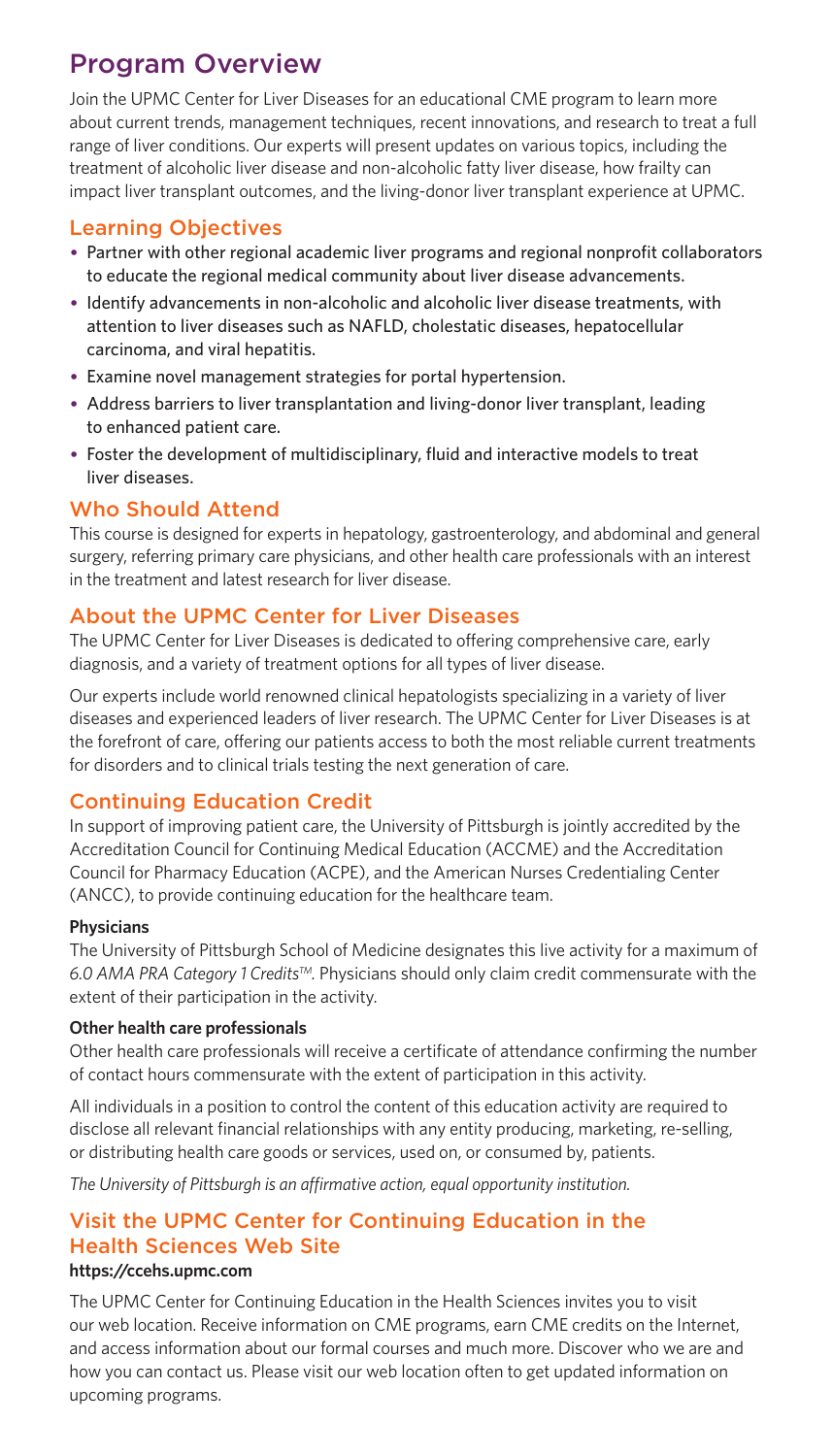Schedule Saturday, Dec. 7 at the University Club

| 7:30 a.m.    | <b>Registration, Breakfast &amp; Exhibits</b><br><b>Welcome</b><br>Ramon Bataller, MD, PhD, Course Director<br>Suzanna Masartis, Executive Director, Community Liver Alliance<br><b>Session I:</b><br>Moderator: Kapil Chopra, MD, DM, Medical Director, Comprehensive Liver<br>Program, UPMC Liver Pancreas Institute |                                                                                                                                                                                  |
|--------------|------------------------------------------------------------------------------------------------------------------------------------------------------------------------------------------------------------------------------------------------------------------------------------------------------------------------|----------------------------------------------------------------------------------------------------------------------------------------------------------------------------------|
| 8 a.m.       |                                                                                                                                                                                                                                                                                                                        |                                                                                                                                                                                  |
| 8:10 a.m.    |                                                                                                                                                                                                                                                                                                                        |                                                                                                                                                                                  |
|              | 8:10 a.m.                                                                                                                                                                                                                                                                                                              | <b>Recent Advances in the Management of NAFLD</b><br>Jaideep Behari, MD, PhD, Director, UPMC FLOW (Fatty Liver,<br>Obesity, and Wellness) Clinic, UPMC Center for Liver Diseases |
|              | $8:30$ a.m.                                                                                                                                                                                                                                                                                                            | An Integral Approach to Treat Alcohol-Induced<br><b>Liver Disease</b><br>Ramon Bataller, MD, PhD, Chief of Hepatology, UPMC Center<br>for Liver Diseases                         |
|              | 8:50 a.m.                                                                                                                                                                                                                                                                                                              | <b>Latest Advances in Cholestatic Diseases</b><br>Shahid Malik, MD, Associate Program Director,<br>Transplant Hepatology Fellowship, UPMC                                        |
|              | 9:10 a.m.                                                                                                                                                                                                                                                                                                              | What is New in the Management of Portal Hypertension?<br>Vikrant Rachakonda, MD, Transplant Hepatology, UPMC Center<br>for Liver Diseases                                        |
|              | $9:30$ a.m.                                                                                                                                                                                                                                                                                                            | 2019 Update in Autoimmune Hepatitis<br>Michael Babich, MD, Hepatologist, Allegheny Health Network                                                                                |
|              | 9:50 a.m.                                                                                                                                                                                                                                                                                                              | Q&A Panel                                                                                                                                                                        |
| $10:10$ a.m. | <b>Break &amp; Exhibits</b>                                                                                                                                                                                                                                                                                            |                                                                                                                                                                                  |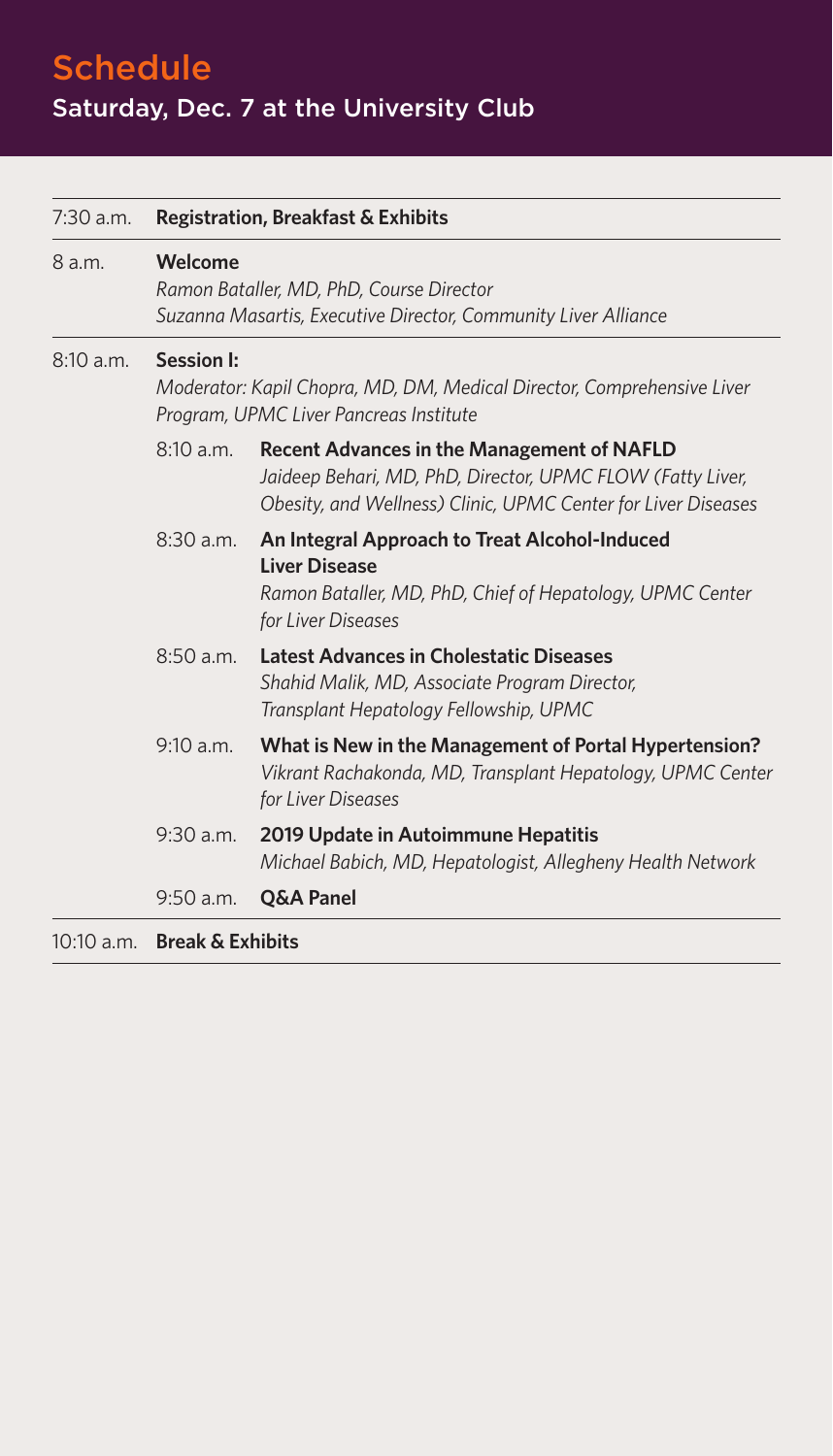Schedule *(continued)* Saturday, Dec. 7 at the University Club

## 10:25 a.m. **Session II:** *Moderator: Michael Dunn, MD, Transplant Hepatology, UPMC Center for Liver Disease* 10:25 a.m. **Improving Frailty in Patients Listed for Liver Transplantation** *Andres Duarte-Rojo, MD, MS, DSc, Transplant Hepatology, UPMC Center for Liver Diseases* 10:45 a.m. **New Options to Treat Advanced Hepatocellular Carcinoma** *Obaid Shaikh, MD, Transplant Hepatology, UPMC Center for Liver Diseases* 11:05 a.m. **Living Donor Liver Transplantation: the UPMC Experience** *Swaytha Ganesh, MD, Medical Director, Living Donor Program, UPMC* 11:25 a.m. **Update in Pediatric Hepatology** *Patrick McKiernan, MD, Director, Pediatric Hepatology Program, UPMC* 11:45 a.m. **Current Trends in Liver Transplantation** *Amit Tevar, MD, FACS, Surgical Director, Kidney and Pancreas Transplantation, UPMC* 12:05 p.m. **Q&A Panel** 12:45 p.m. **Keynote Lecture Directing Acting Antivirals (DDA) in Hepatitis C: Indications and Challenges.** *Jordan Feld, MD, MPH, Director of Research, Toronto Center for Liver Disease* 1:30 p.m. **Lunch and Clinical Cases** *Moderator: Naudia Jonassaint, MD, Medical Director of Clinical Hepatology, UPMC Center for Liver Diseases* 1:30 p.m. *#1: Hui-Wei "Doris" Chen, MD, Transplant Hepatology Fellow*  1:45 p.m. *#2: R. Warren Sands, MD, PhD, Advanced Research Pathway Fellow* 2:15 p.m. *#3: Akshata Moghe, MD, PhD, Chief Gastroenterology Fellow, Year III* 2:15 p.m. *Discussion*

2:30 p.m. **Adjourn**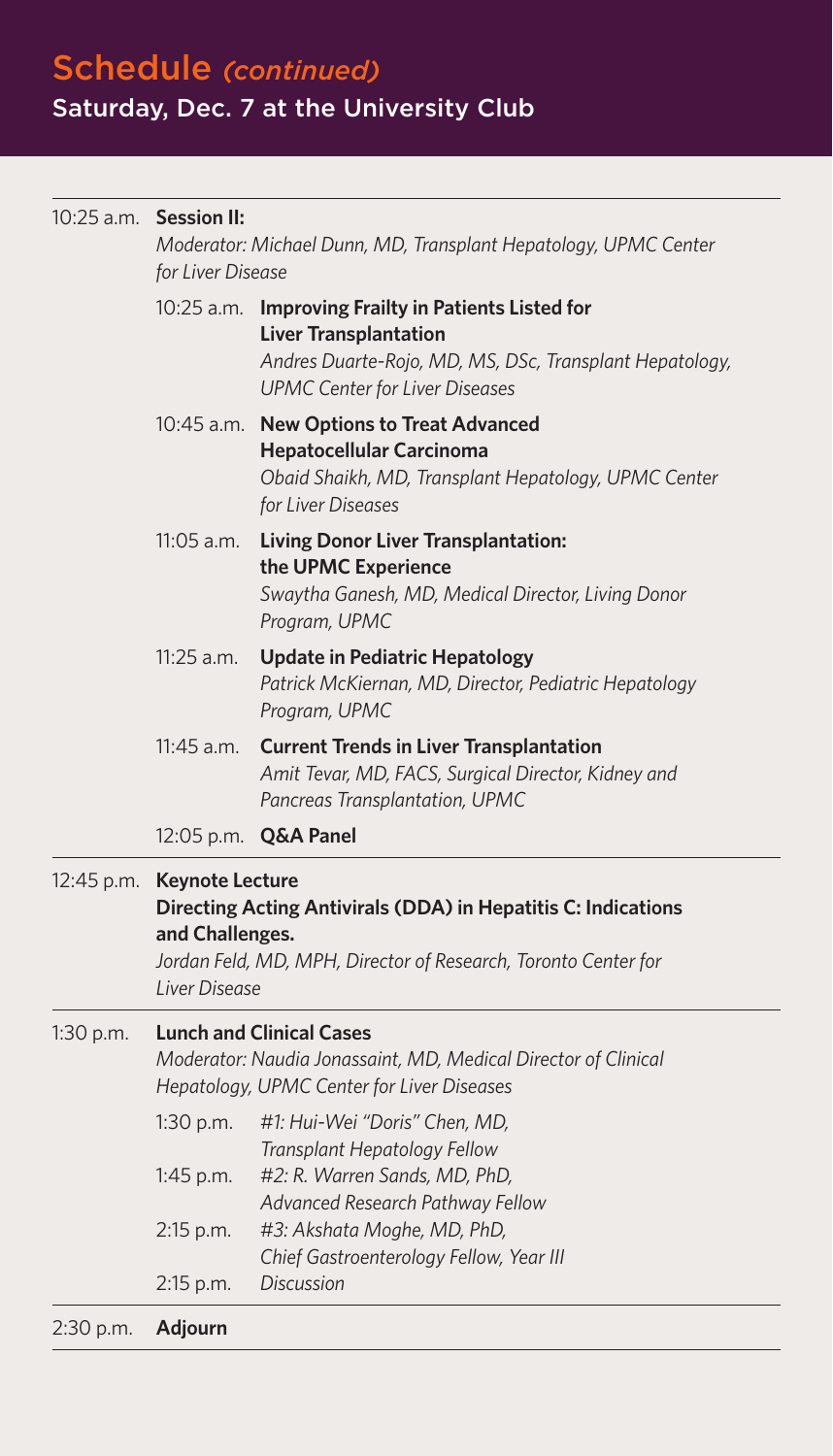## Registration

Early registrations are due by Monday, Dec. 2, 2019. After Monday, Dec. 2, 2019, registrations will be accepted at an additional fee.

Online registration is the best and quickest way to register.

- Register online at **https://cce.upmc.com/ 2019-annual-update-medical-hepatology**.
- Remember to click "submit" after entering the requested registration and payment information.
- Print the electronic confirmation, which will be sent to the email address you provide at registration. Your registration is not complete without this confirmation. Please bring a copy of your confirmation to the course on Saturday, Dec. 7.

If you are unable to register online, contact Joy Jenko Merusi at joj2@pitt.edu for a hardcopy registration form. Please note that all registration deadlines will apply.

Cancellations must be submitted in writing and will be accepted only through U.S. mail or email. Payments postmarked or date stamped before Monday, Dec. 2, 2019 will be refunded completely. After Monday, Dec. 2, 2019, a \$25 administrative fee will be assessed. No refunds will be made after Thursday, Dec. 5, 2019. Cancellation requests may be made to Joy Jenko Merusi at joj2@pitt.edu or at the mailing address listed below.

*The 2019 Annual Update in Medical Hepatology* registration fees provide continuing education credit, registration processing, course materials, and conference meals.

## Registration Fees

**Due:** Monday, Dec. 2, 2019

- \$40 Physicians (attendings/faculty) and industry representatives
- Registration for trainees and all other medical professionals interested in liver disease medicine is free of charge

**After:** Monday, Dec. 2, 2019 and on site:

- \$65 Physicians (attendings/faculty) and industry representatives
- \$25 Trainees and all other medical professionals interested in liver disease medicine

## Meeting Location

The *2019 Annual Update in Medical Hepatology* conference will be held at The University Club in the Oakland section of Pittsburgh, 123 University Place, Pittsburgh, PA 15213.

## Host Hotel

The conference host hotel will be The Oaklander (5130 Bigelow Blvd., Pittsburgh, PA 15213 – www.theoaklanderhotel.com), offering a \$209/night room rate. Guests may register online at the conference webpage by visiting the "Events" page at UPMCPhysicianResources.com. Guests may also call the hotel directly at 412-578-8500 and request accommodations at the "University of Pittsburgh room rate."

## Parking

Conference parking is not provided. Suggested parking is available at the Soldiers & Sailors Parking Garage (4390 Bigelow Blvd., Pittsburgh, PA 15213) at a \$5.00 Saturday daytime rate. This parking lot will open early on Saturday, Dec. 7 at 7:00 a.m. Additional parking options may be found in many other nearby parking garages or via street parking.

## Special Needs

Participation by all individuals is encouraged. Advance notification of any special needs will help us provide better service. Please notify us of your needs at least two weeks in advance of the program by contacting Joy Merusi at joj2@pitt.edu.

## For additional information contact:

Joy Jenko Merusi, MA Director, Digestive Disorders Center Division of Gastroenterology, Hepatology and Nutrition University of Pittsburgh Medical Arts Building, Fourth Floor 3708 Fifth Ave. Pittsburgh, PA 15213 **412-578-9518 joj2@pitt.edu**